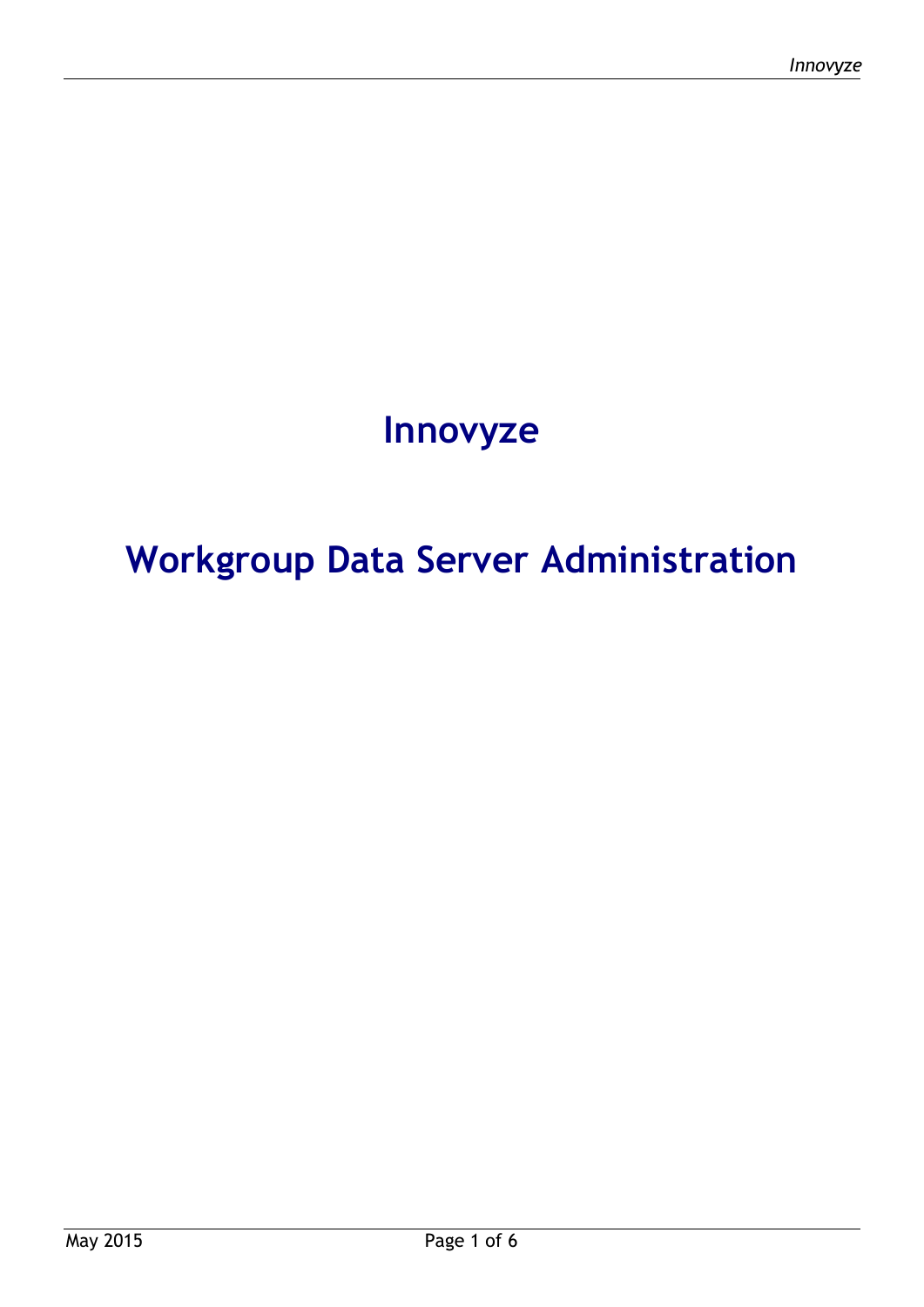This document is a guide for systems administrators to the Innovyze Workgroup Data Server. The Workgroup Data Server must be installed and configured if using a Workgroup database with InfoNet or InfoWorks ICM (both examples of the Innovyze Workgroup Clients). The Workgroup Data Server is not required if using a Standalone database.

Note that the Workgroup Data Server was previously known as the Workgroup Co-ordinator.

#### **1. Overview**

The Innovyze Workgroup Data Server is a server component which manages access to Workgroup databases by InfoNet and InfoWorks ICM (the Workgroup Clients). The Data Server is designed to improve the performance and reliability of database operations in a Workgroup environment.

Generally, a Workgroup database is recommended when

- more than one user is accessing the same master database
- low network bandwidth exists between the Workgroup Client and the server containing the master database.

The advantages of using a Workgroup Data Server are:

- Less network traffic:
	- Only changed data is sent between Workgroup Client and the Workgroup Data Server
	- Data is compressed
- Better performance:
	- The Workgroup Data Server is the only process accessing the data so it can be located on a local disk on the machine running Workgroup Data Server.

Workgroup databases may be hosted using the Innovyze Standard database or within an Oracle or SQL Server database.

The Workgroup Data Server is normally installed on a different computer to those used to run the Workgroup Client software. The same Workgroup Data Server can be used for many different master databases.

The Workgroup Client software communicates with the Workgroup Data Server using TCP/IP. By default, the port used is 40000. The port number may be changed.

#### **2. Installing the Workgroup Data Server**

There are two version of the Workgroup Data Server available, it is important you install the correct version:

WorkgroupDataServer x64 – A 64 bit version for use on Windows X64. This is the recommended version for x64 Windows. If you are connecting to Oracle it requires the 64 bit version of the Oracle client. For SQL Server connectivity it requires the 64-bit Native Client.

WorkgroupDataServer x86 – A 32 bit version for use on Windows 32-bit (x86) or Windows x64. If you are connecting to Oracle it requires the 32 bit version of the Oracle client. For SQL Server connectivity it uses the 32-bit Native Client.

The Windows version of the Workgroup Data Server can be installed by running the setup program. This setup will install a Windows service and requires Microsoft Windows XP SP2 or later. Once installed the Workgroup Data Server will need configuring and the service started before use.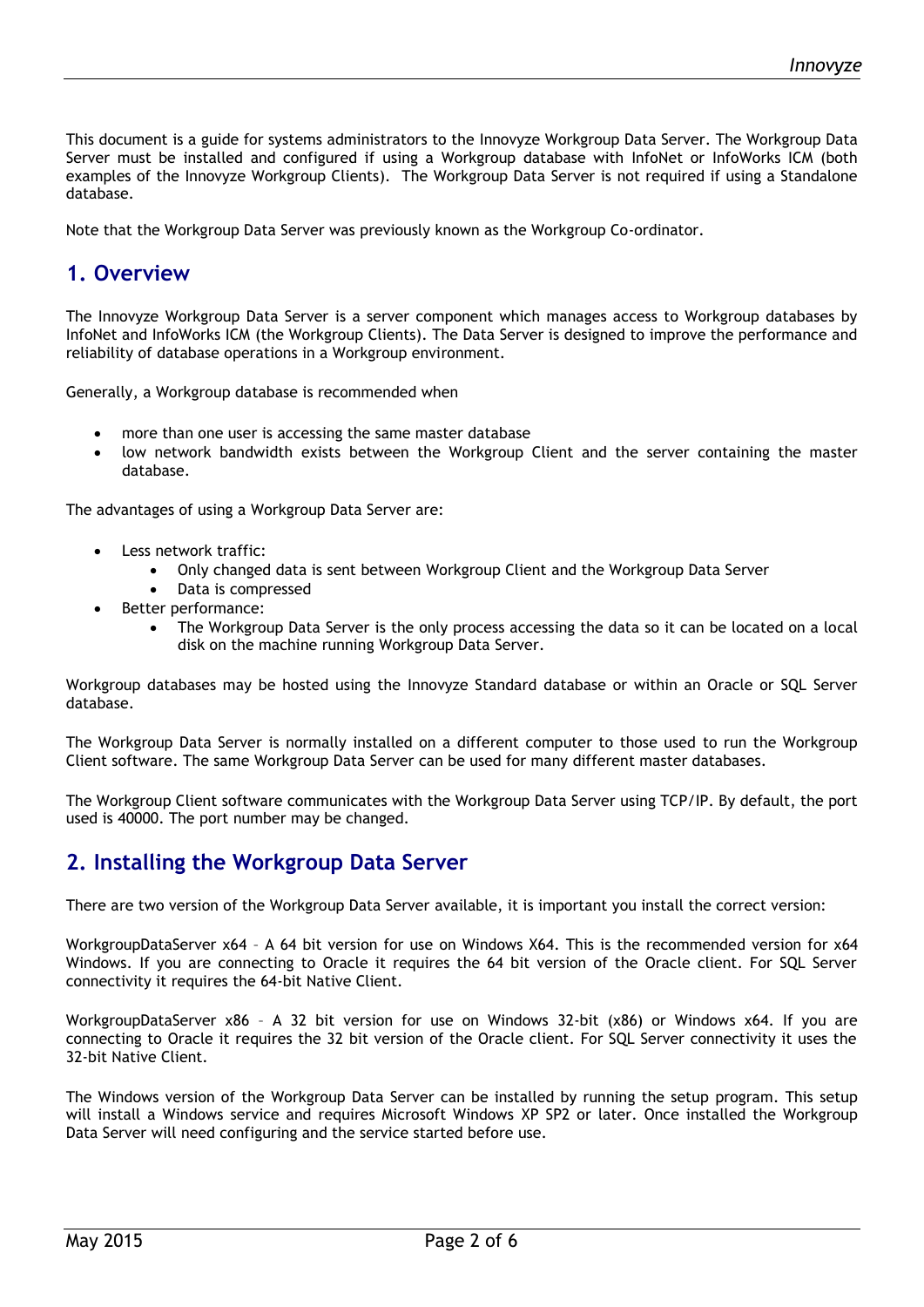# **3. Using Standard Workgroup Master Databases**

The architecture when using an Innovyze Standard Workgroup master database is shown below.

Note that the Remote Results Root shown in the diagram is only used for InfoWorks ICM clients as it is used to store simulation results which are to be shared amongst database users. This location is accessed via the standard Windows File Sharing protocol and is specified in the InfoWorks ICM client. InfoNet clients do not access this location.



A standard workgroup master database will be located on a suitable server running the Workgroup Data Server. The default location varies according to the operating system and local configuration. Usually, files will be stored in the following location: "C:\ProgramData\ Innovyze\SNumbatData".

The default path in versions of the server prior to 2.0 had "MWH Soft" rather than "Innovyze" in the path. Note that if you are upgrading from an earlier version and have an existing "MWH Soft" directory this will continue to be used and an Innovyze one will not be created

The data for each master database exists in a separate folder below this location (identified by the database name).

The files that make up the master database should not be modified outside of the Workgroup Client software, unless you are directed to do so by Innovyze support.

Only the Workgroup Data Server process needs access to these data files. For best performance they should be located on a disk local to the machine running the Workgroup Data Server.

A backup procedure should backup all the files such that if a restore is required a consistent snapshot of the whole set can be restored. Backups should be done whilst Workgroup Clients are not in use. To enforce this, the service can be stopped, a backup that uses Windows Volume Shadow Copy Service started and the service immediately started again. There will only be a very short downtime.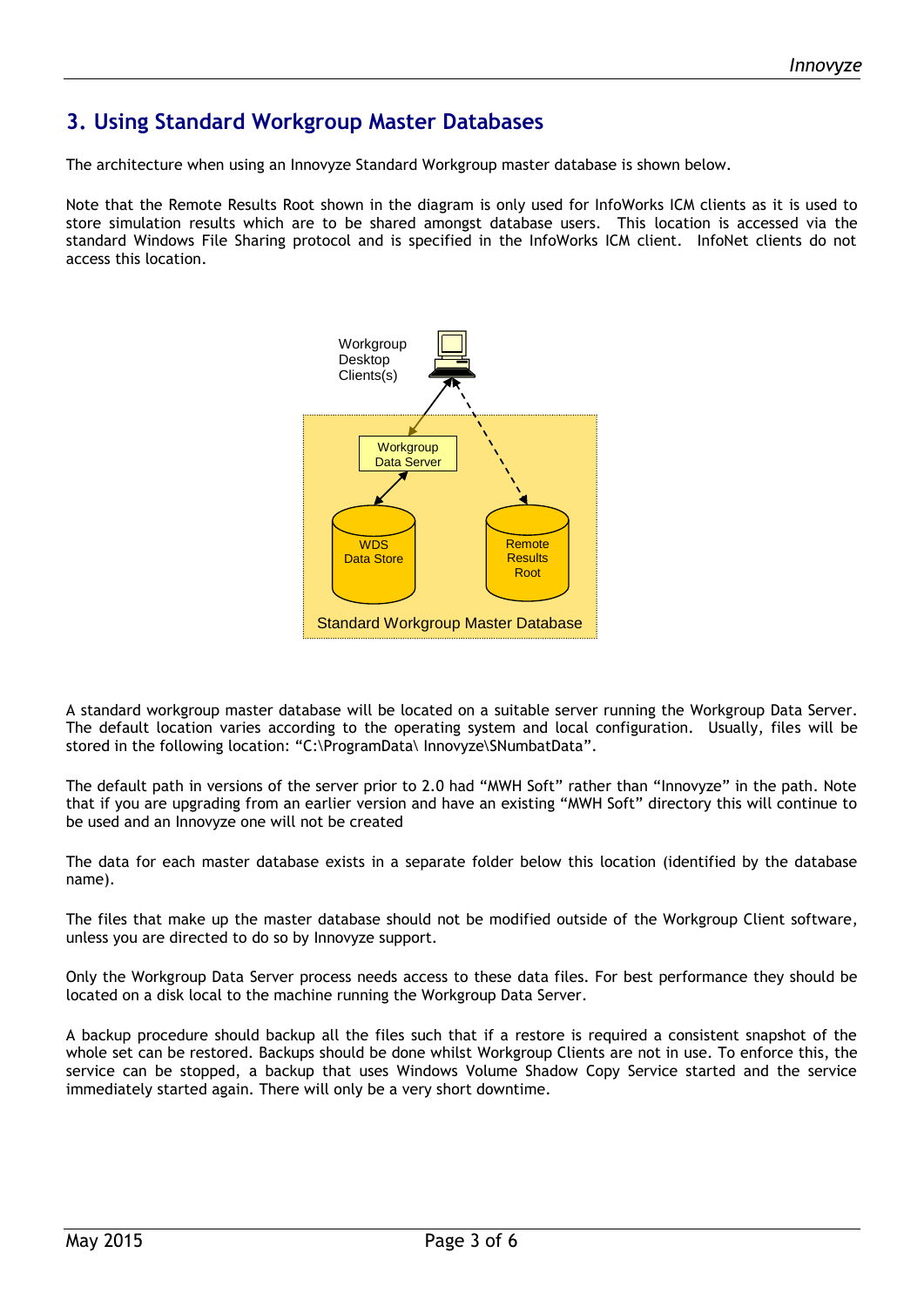# **4. Oracle and Microsoft SQL Server Workgroup Master Databases**



The architecture when using an Oracle or SQL Server master database is shown below:

The Oracle or SQL Server database schema are created using scripts which can be found in zip files installed with the Workgroup Data Server.

In an Oracle or Microsoft SQL Server configuration, the WGC Data Store contains the connection information required for the Oracle or SQL Server database. It also provides storage for photographs, as in the Standard Workgroup Database. All other data is stored in the Oracle/SQL Server database.

The connection information for an Oracle or Microsoft SQL Server master database must be available to the Workgroup Data Server before it can be used. The connection information is provided by entering the details in a configuration file which exists at the root of the WGC Data Store directory for that database.

In the WGC Data Store directory create a subdirectory with the name you wish to call the database and the extension sndb. E.g. My database.sndb. Inside the subdirectory created above create a text file called master.ini. Inside this file add the required keywords to specify the connection to the Oracle or SQL Server database.

The keywords that follow depend of the type of master database in use: Oracle:

| DatabaseType   | Always set to Oracle                                                                                                                                                                                                             |  |  |
|----------------|----------------------------------------------------------------------------------------------------------------------------------------------------------------------------------------------------------------------------------|--|--|
| OracleDatabase | The connect string to use to connect to the Oracle database server. This could a local net                                                                                                                                       |  |  |
|                | name or a URL (e.g. //machine:/instance)                                                                                                                                                                                         |  |  |
| Table0wner     | The owner of the Oracle tables (e.g. WGCDB)                                                                                                                                                                                      |  |  |
| Username       | The database username to connect with. If this keyword is missing or blank then external<br>credentials are used. On Windows this will use the windows user account under which the<br>Workgroup Data Server service is running. |  |  |
| Password       | The password to use. Not required if using external credentials                                                                                                                                                                  |  |  |

**Example master.ini configuration file for an Oracle master database:**

DatabaseType=Oracle OracleDatabase=//power:/orcl TableOwner=WGCDB Username=WGCUSER Password=password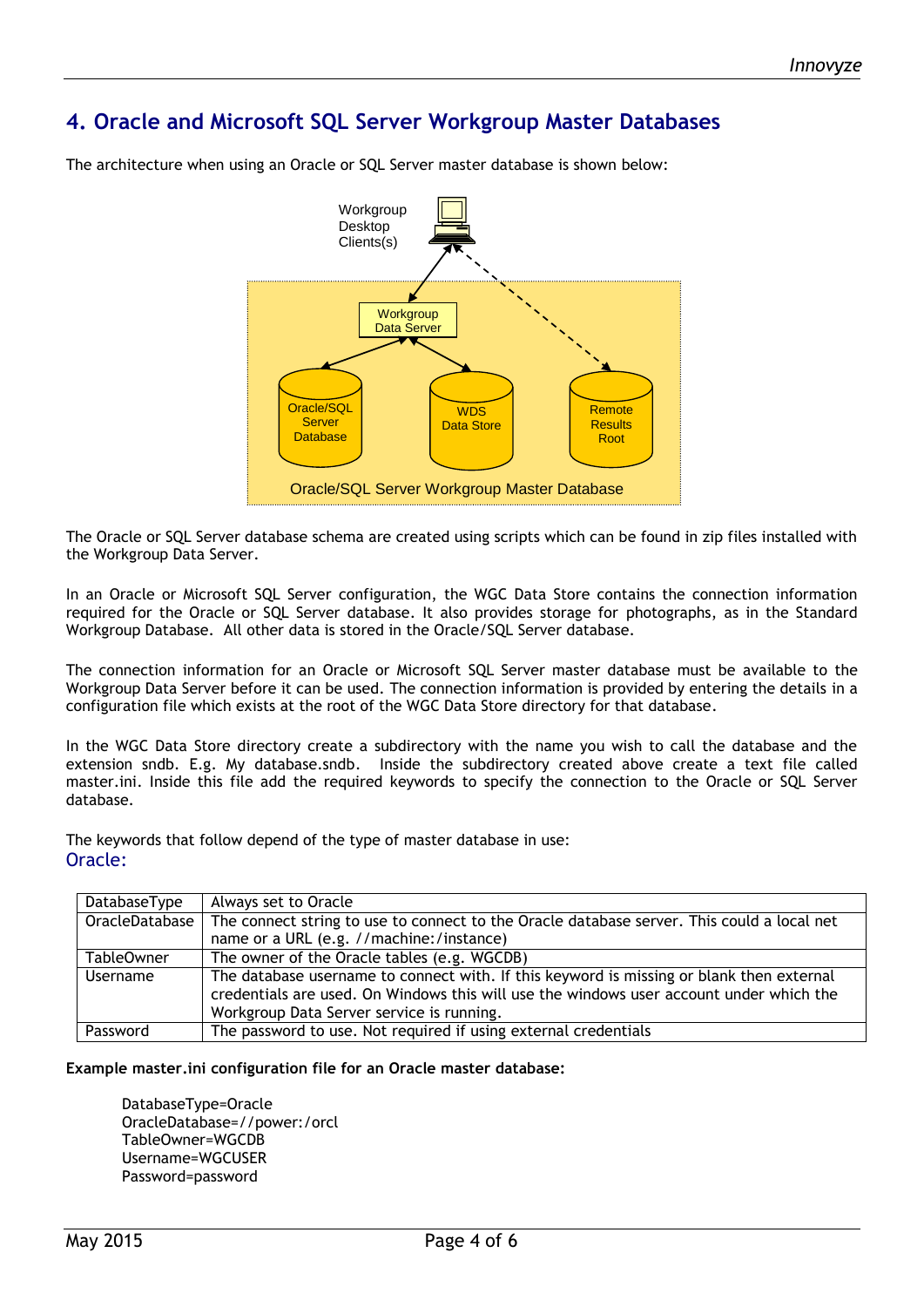#### Microsoft SQL Server:

| DatabaseType         | Always set to SQLServer                                                                                                                                                                                                                           |  |
|----------------------|---------------------------------------------------------------------------------------------------------------------------------------------------------------------------------------------------------------------------------------------------|--|
| <b>OLEDBProvider</b> | The name of the OLEDB provider to use. Normally SQLNCLI11 for the SQL Server 2012<br>native client, SQLNCLI10 for the SQL Server 2008 native client, SQLNCLI for the SQL Server<br>2005 native client, or SQLOLEDB for the SQL Server 2000 client |  |
| Server               | Name of the database server including the instance name if required (e.g.<br>myserver\sqlexpress)                                                                                                                                                 |  |
| Catalog              | Database name                                                                                                                                                                                                                                     |  |

Connections to SQL Server always use integrated security. Therefore it is important to run the Workgroup Data Server service under a user account that has access to the required SQL Server database.

**Example master.ini configuration file for a SQL Server master database:**

DatabaseType=SQLServer OLEDBProvider=SQLNCLI10 Server=(local)\sqlexpress Catalog=WGCDB

### **5. Configuring the Workgroup Data Server**

There are a few optional configuration parameters that may be set for the Workgroup Data Server. These options are set in a simple text file called **snumbat.ini**. The Workgroup Data Server installer does not install a default version of this file. You will have to create it yourself if you want to change the default settings. Note it is not necessary to use a snumbat.ini if you are using a standard database. The file should be located in the directory where the Workgroup Data Server is installed, the directory containing snumbat.exe, which is normally "C:\Program Files\ Innovyze Workgroup Data Server". The file should use UTF-8 encoding if it contains non-ASCII characters.

All parameters are optional and have the format keyword=value. Any line that starts with a  $\#$  in the first column is a "comment" line and is ignored.

| Keyword                  | Value                                                                                  |  |
|--------------------------|----------------------------------------------------------------------------------------|--|
| Port                     | Specifies the TCP port number to listen on.                                            |  |
|                          | The default value is 40000                                                             |  |
| <b>DataPath</b>          | Specifies the data directory for the WDS Data Store. For best performance this         |  |
|                          | should be on a local drive.                                                            |  |
| LogToFile                | 0 - Log output is sent to the Windows Event log.                                       |  |
|                          | 1 - Log output is sent to a file called snumbat. log in the root of the WDS Data Store |  |
|                          | directory.                                                                             |  |
|                          | The default setting is 0                                                               |  |
| LogLevel                 | Specifies the log level threshold. Each level adds more detail.                        |  |
|                          | 4 - Errors only                                                                        |  |
|                          | 3 - includes warnings                                                                  |  |
|                          | 2 - includes start-up/shutdown information.                                            |  |
|                          | 1 - includes general information about usage                                           |  |
|                          | 0 - includes debug information (only produced when log output is going to a file)      |  |
|                          | The default setting is 2                                                               |  |
| <b>DisableReverseDNS</b> | The Workgroup Data Server uses reverse DNS to lookup the name of incoming              |  |
|                          | connections. If reverse DNS is not setup for your network this lookup might add a      |  |
|                          | second or two to each connection to the Workgroup Data Server. Setting this            |  |
|                          | parameter to 1 will disable the lookup.                                                |  |
|                          | The default setting is 0                                                               |  |
| AllowDatabaseCreation    | 0 - Creation disallowed                                                                |  |
|                          | 1 - Creation allowed                                                                   |  |
|                          | The default setting is to allow database creation by clients.                          |  |